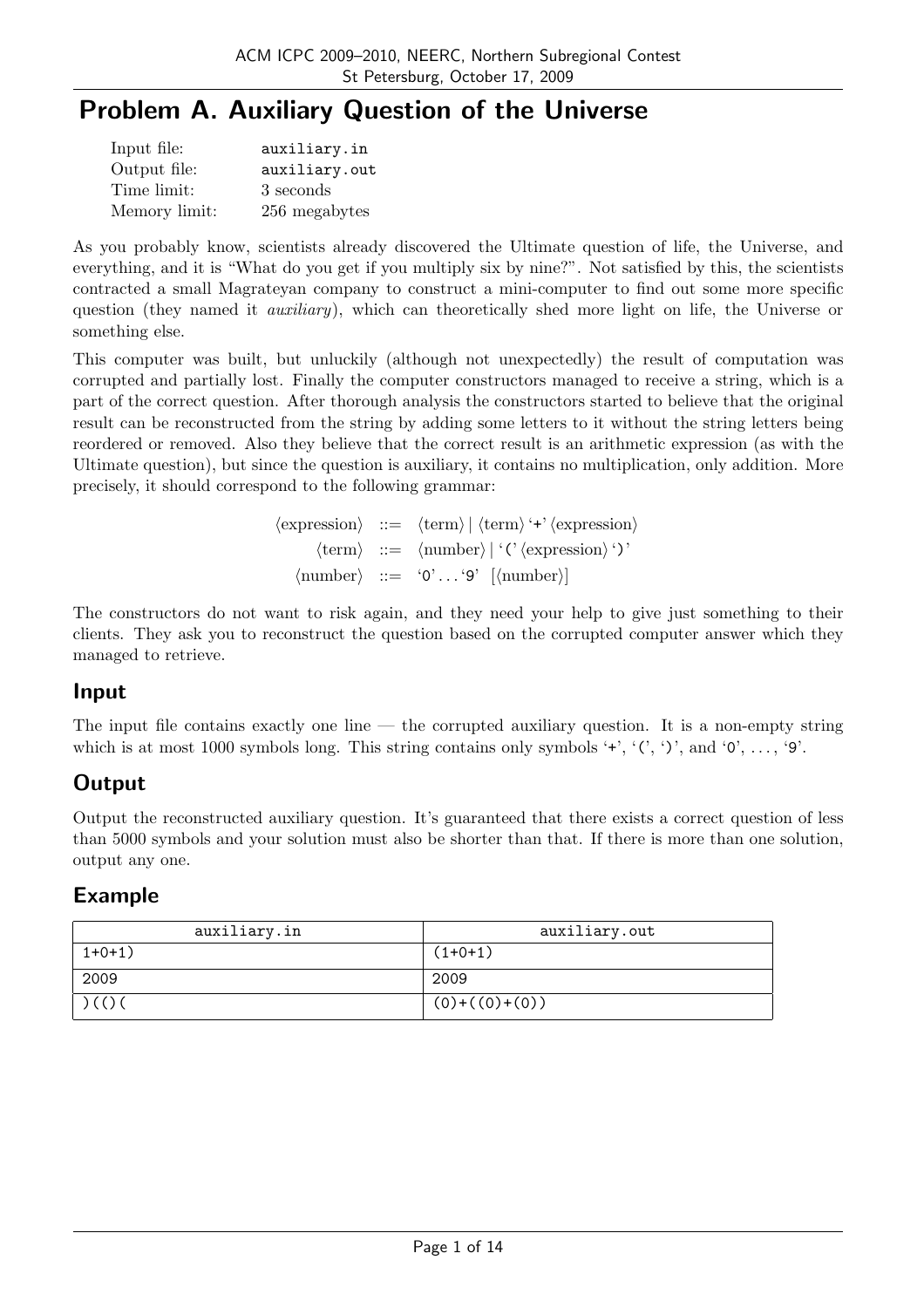## Problem B. Bureaucracy

| Input file:   | bureau.in     |
|---------------|---------------|
| Output file:  | bureau.out    |
| Time limit:   | 3 seconds     |
| Memory limit: | 256 megabytes |

Long ago, in a kingdom far, far away the king decided to keep a record of all laws of his kingdom. From that moment whenever a new law was passed, a corresponding record was added to the law archive.

Many centuries later lawyers discovered that there were only two types of laws in the kingdom:

- direct law, that states a new norm:
- *canceling law*, that cancels one of the previous laws.

The law is considered active if and only if there is no active law that cancels it.

You are to write program that finds out which laws are still active.

#### Input

The first line of the input file contains an integer number  $n (1 \le n \le 100000)$  — the number of passed laws.

The following  $n$  lines describe one law each. Each description has one of the following formats:

- "declare", meaning that a direct law was passed.
- "cancel  $i$ ", where  $i$  is the number of law being cancelled by this one.

The laws are numbered from one.

## **Output**

The first line of the output file must contain the number of active laws. Following lines must contain numbers of these laws listed in increasing order.

| bureau.in | bureau.out |
|-----------|------------|
| 5         | 3          |
| declare   | 1 4 5      |
| cancel 1  |            |
| declare   |            |
| cancel 2  |            |
| cancel 3  |            |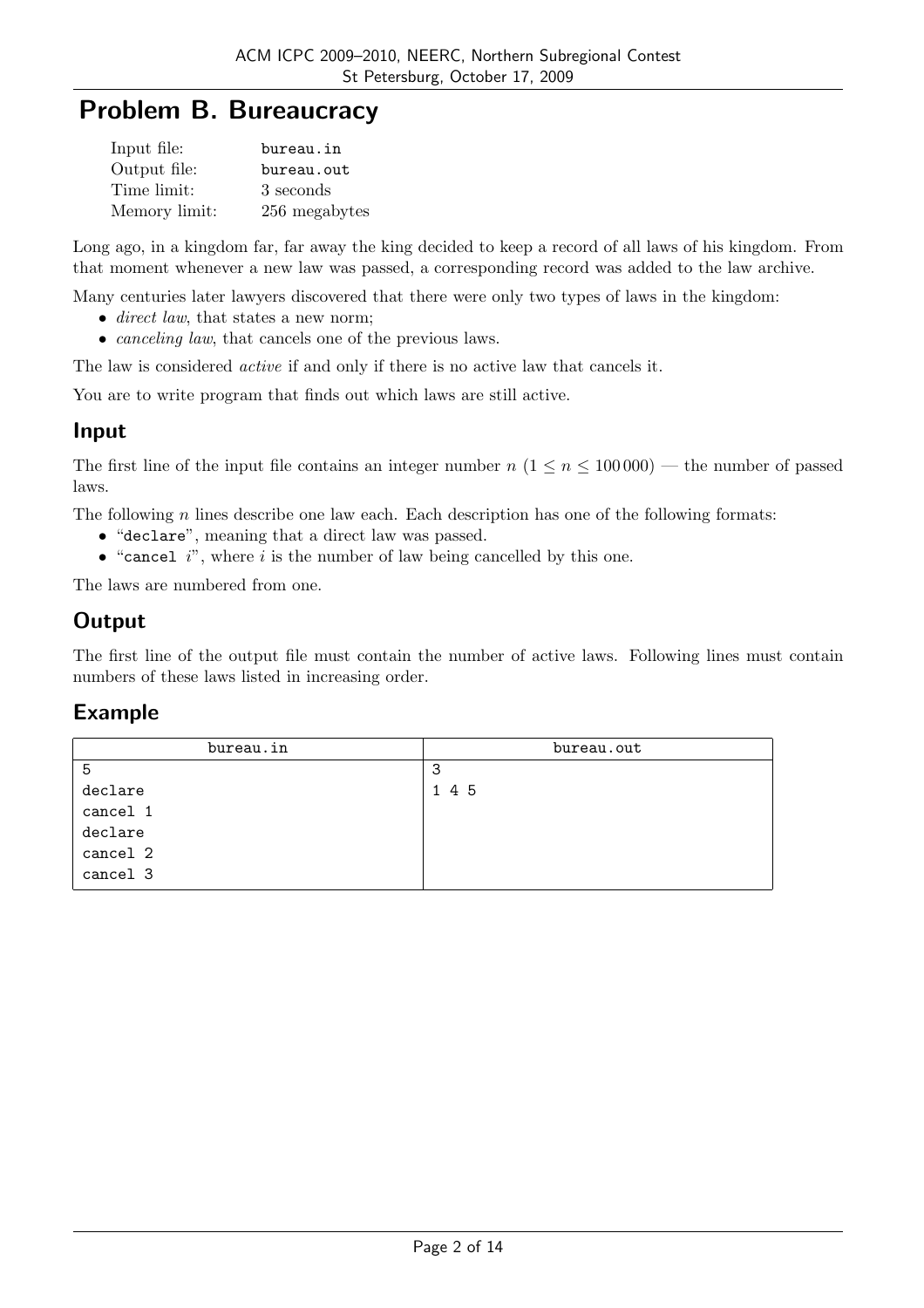# Problem C. Circles on a Screen

| Input file:   | circles.in    |
|---------------|---------------|
| Output file:  | circles.out   |
| Time limit:   | 3 seconds     |
| Memory limit: | 256 megabytes |

Yesterday Andrew wrote a program that draws n white circles on a black screen. The screen is monochrome and it has a resolution  $w \times h$  pixels. Pixels are numbered from upper left corner  $(0, 0)$ to bottom right one  $(w-1, h-1)$ .

A circle with the center at pixel  $(x_c, y_c)$  and the radius r consists of the pixels with coordinates  $(x, y)$ A circle with the center at pixel  $(x, y_c)$  and the radius r consists of the pixels with coordinates  $(x, y)$  such that  $\sqrt{(x_c - x)^2 + (y_c - y)^2} \le r$ . If the circle does not fit on the screen, it is truncated. If some pixel belongs to two or more circles, it is white.



The resulting picture was very nice, so Andrew decided to copy it to his wall. He has white wallpaper and he can only draw some parts of wall into black. Now he wants to know the amount of paint he needs. He copies the picture exactly pixel-to-pixel, so you should write a program that calculates the number of black pixels left on a screen after drawing  $n$  circles.

## Input

In the first line of input file there are three integers: w, h, and  $n (1 \leq w, h \leq 20000; 1 \leq n \leq 100)$ . Each of the following *n* lines contains descriptions of the circle. In  $i + 1$ -th line there are three integers:  $x_i$ ,  $y_i$ ,  $r_i$   $(0 \le x_i < w; 0 \le y_i < h; 0 \le r_i \le 40000)$ . They denote a circle with the center at pixel  $(x_i, y_i)$  and radius  $r_i$ .

## **Output**

You should output exactly one number — the number of black pixels left on the screen.

## Example

| circles.in           | circles.out |
|----------------------|-------------|
| 5 3 2                | 6           |
|                      |             |
| 3<br>1 1             |             |
| 12 9 2               | 51          |
| 3 3 2                |             |
| -5<br>$\overline{4}$ |             |

Note: The picture corresponds to the second example.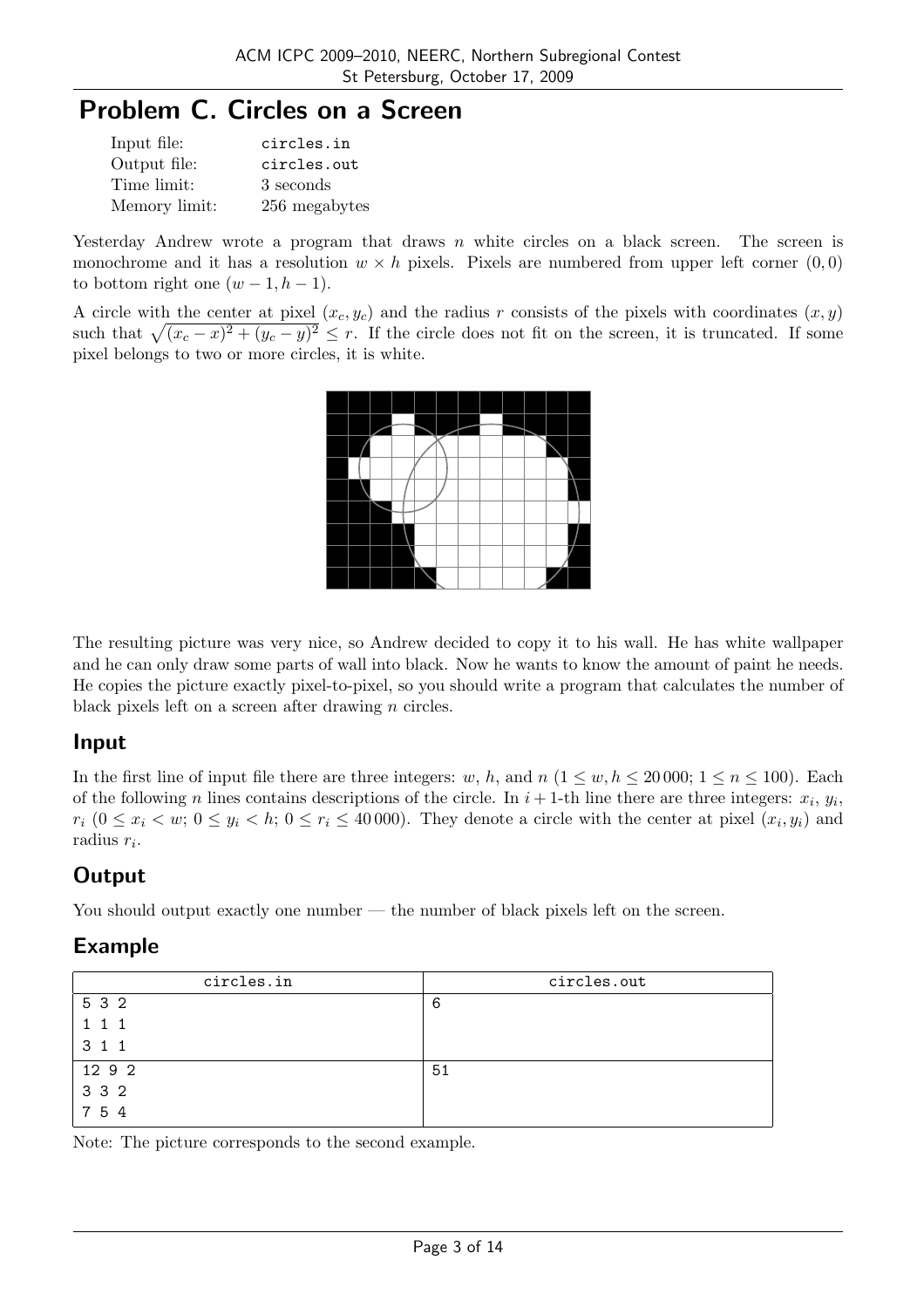## Problem D. Dragon's Question

| Input file:   | dragon.in     |
|---------------|---------------|
| Output file:  | dragon.out    |
| Time limit:   | 3 seconds     |
| Memory limit: | 256 megabytes |

In a land far-away there lives a noble man, and he has three sons. The elder of them is very clever, his especial strength is calculation: he can easily count a determinant of fifth degree in his mind without paper and pencil. The middle brother is also very talented, he is particularly strong in theoretic questions. But the younger brother has absolutely no talent in mathematics.

One day they went for a walk. Suddenly a wind started to blow and something closed the sun from them: it was a hungry dragon, returning to his lair from unsuccessful hunt.

"Hey, boys. I will give you a problem, and if you do not solve it, nothing will save you!" — said the dragon.

The elder brothers smiled ironically. Of course, they were so clever that no dragon could ask them a question they were not able to answer.

"Give me a positive integer number which is divisible by d and has exactly n digits in it, assuming that d is equal to forty-five and n is equal to three!" — was the dragon's question.

"One hundred and thirty-five." — answered the elder brother.

"Good, go where you want. But I will return and ask you a similar question in a year." — said the upset hungry dragon and flew away.

A year passed, and the elder brother got married and left his parents' home. Two younger brothers went for a walk discussing this event, and met the dragon again.

"Hey boys, give me a positive integer number which is divisible by twenty three and has exactly one digit in it" — asked the dragon.

"No solution" — answered the middle brother.

"You are still too clever, go where you want. But I will return and ask you a similar question." — said the dragon and flew away.

Another year passed and the middle brother got married and left his parents' home. The younger brother now does not go outside, because he does not have enough knowledge to answer the dragon's questions. Please, help him and write a program — the boy is very afraid.

#### Input

The input file contains the only line with numbers n and  $d (1 \le n \le 1000; 1 \le d \le 1000000)$ .

#### **Output**

The first and only line of the output file must contain the answer to be given to the dragon — either a  $n$ -digit number (without leading zeroes) divisible by  $d$  or a string "No solution".

| dragon.in | dragon.out           |
|-----------|----------------------|
| 20        | 10000000000000000000 |
| -23       | No solution          |
|           |                      |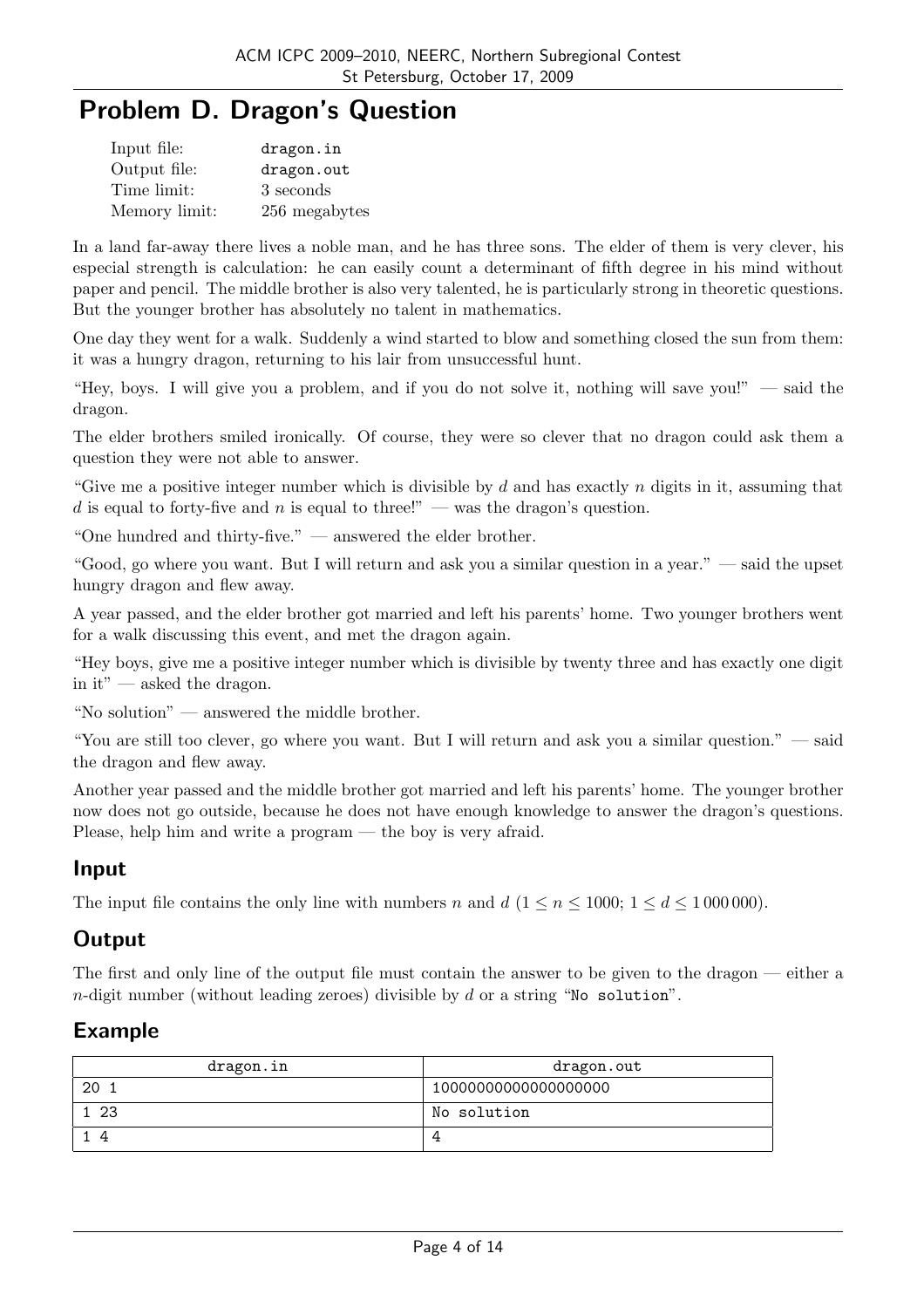# Problem E. Enigmatic Device

| Input file:   | enigmatic.in  |
|---------------|---------------|
| Output file:  | enigmatic.out |
| Time limit:   | 3 seconds     |
| Memory limit: | 256 megabytes |

Yes, it happened! The first contact! Aliens will visit the Earth in 2010! And they promised to bring an enigmatic device which cannot be constructed using existing Earth technologies. Most of the scientists of the world think so! All newspapers already published their leading articles about it.

This device will accept an integer sequence  ${a_i}$  as its initial input. After that, it can perform the following two operations:

- 1. Take an interval  $[l; r]$  and perform  $a_i \leftarrow a_i^2 \mod 2010$  for all  $a_i$  such that  $l \leq i \leq r$ .
- 2. Take an interval [l; r] and output the sum of all  $a_i$  such that  $l \leq i \leq r$ . Note that the sum is not taken modulo 2010.

The amazing thing about this device is that it is able to perform 50 000 operations of this kind with a sequence of 50 000 numbers within 3 seconds. Nobody could do it before!

But Roman does not believe in aliens and thinks that it is only a great hoax made by somebody just to win another million bucks on the stock exchange. His goal is to prove this. So he hired you to write a program to simulate this device.

Given an integer sequence  $a_i$  and a sequence of operations, write a program which simulates the behaviour of the strange alien device.

### Input

The first line of the input contains the length of the sequence  $n (1 \le n \le 50000)$ . The second line contains n numbers  $a_i$  forming the initial sequence  $(0 \le a_i \le 2009)$ . The third line contains the number of operations  $m (1 \le m \le 50000)$ . The rest of file contains m lines, each describing one operation. The j-th operation is described by its kind  $k_j$  ('1' for squaring, '2' for calculating the sum), followed by two integers  $l_j$  and  $r_j$   $(1 \leq l_j \leq r_j \leq n)$ .

## **Output**

For each operation of the second kind, write their output on the separate line, in order they appear in the input.

| enigmatic.in | enigmatic.out |
|--------------|---------------|
| 3            | 1255          |
| 17 239 999   | 1882          |
| 4            | 858           |
| 2 1 3        |               |
| 123          |               |
| 2 2 3        |               |
| 2 1 2        |               |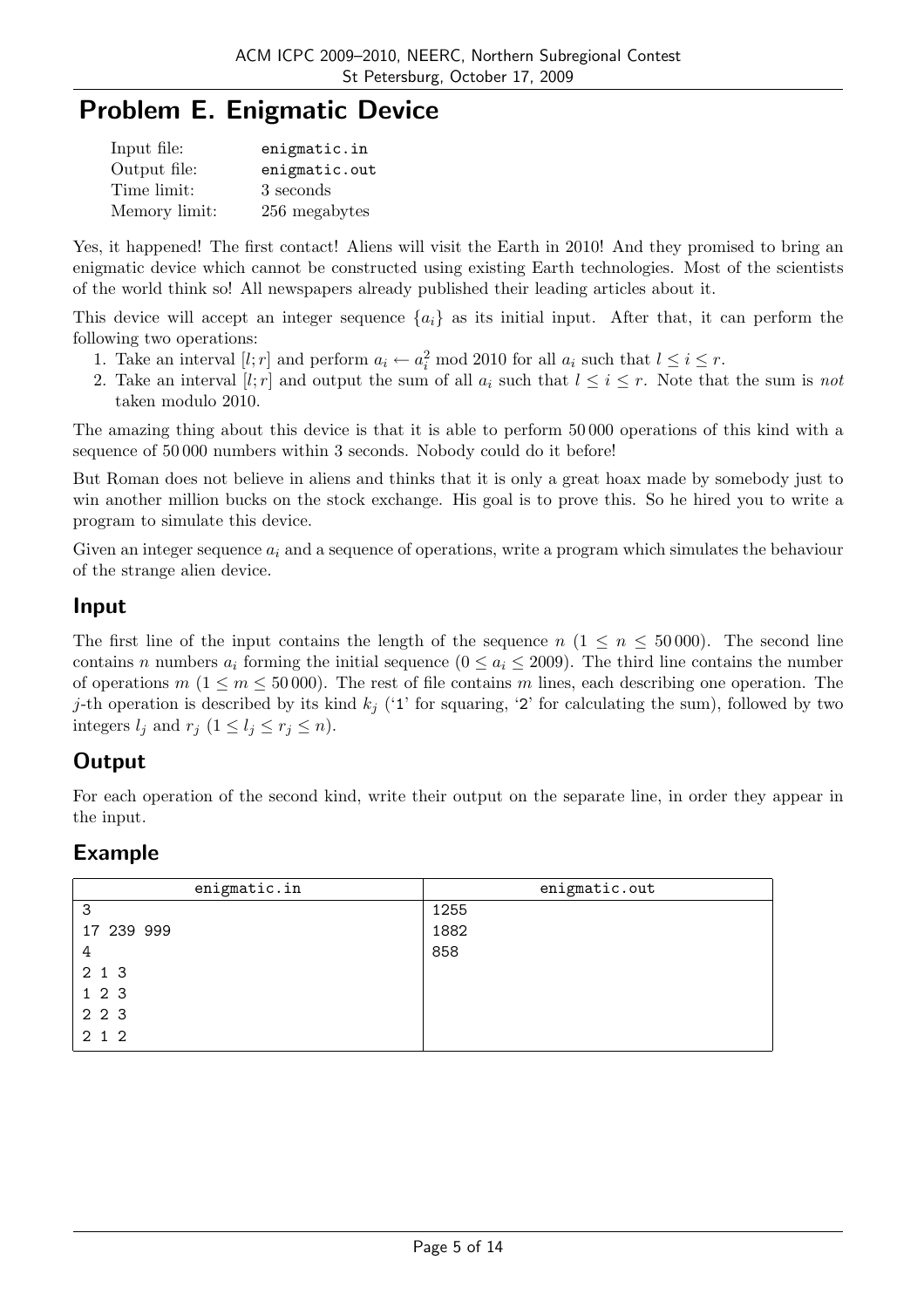## Problem F. Four Points

| Input file:   | four.in       |
|---------------|---------------|
| Output file:  | four.out      |
| Time limit:   | 3 seconds     |
| Memory limit: | 256 megabytes |

Mike is a magician. One of his inventions is a labyrinth that gives supernatural abilities to every person who walks through it. The labyrinth has an extremely complicated internal structure, however, for an external observer it is just a square on the ground.

Mike has found some suitable place for labyrinth on the seashore. He drew its border on the sand and marked four points with small stones so that each side of the square contained exactly one stone and no stone was placed in the corner.



As no picture drawn on the sand stays forever, after a while Mike found only the stones on their places. Now he wonders where the marked square could have been.

Your task is to restore some possible place of the labyrinth and return four corners of the square as a result. You may assume that the seashore is a plane and the stones are points on it.

#### Input

The first four lines of the input file contain two integer numbers  $x_i$  and  $y_i$  each — coordinates of the *i*-th point  $(-1000 \le x_i, y_i \le 1000)$ . No two points coincide, no three points are collinear.

## **Output**

Output four lines containing two real numbers each — coordinates of the vertices of the square. Vertices should be listed in either clockwise or counterclockwise order. Coordinates must be precise up to 6 digits after the decimal point.

If there are multiple solutions, output any of them. If there is no solution, write four pairs of zeroes instead of the coordinates.

| four.in        | four.out       |
|----------------|----------------|
| 6 13           | 6 0            |
| 11 12          | 15 6           |
| 9 2            | 9 15           |
| 26             | 09             |
| 0 <sub>0</sub> | 0 <sub>0</sub> |
| 5 5            | 0 <sub>0</sub> |
| 5 0            | 0 <sub>0</sub> |
| 3 <sub>2</sub> | 0 <sub>0</sub> |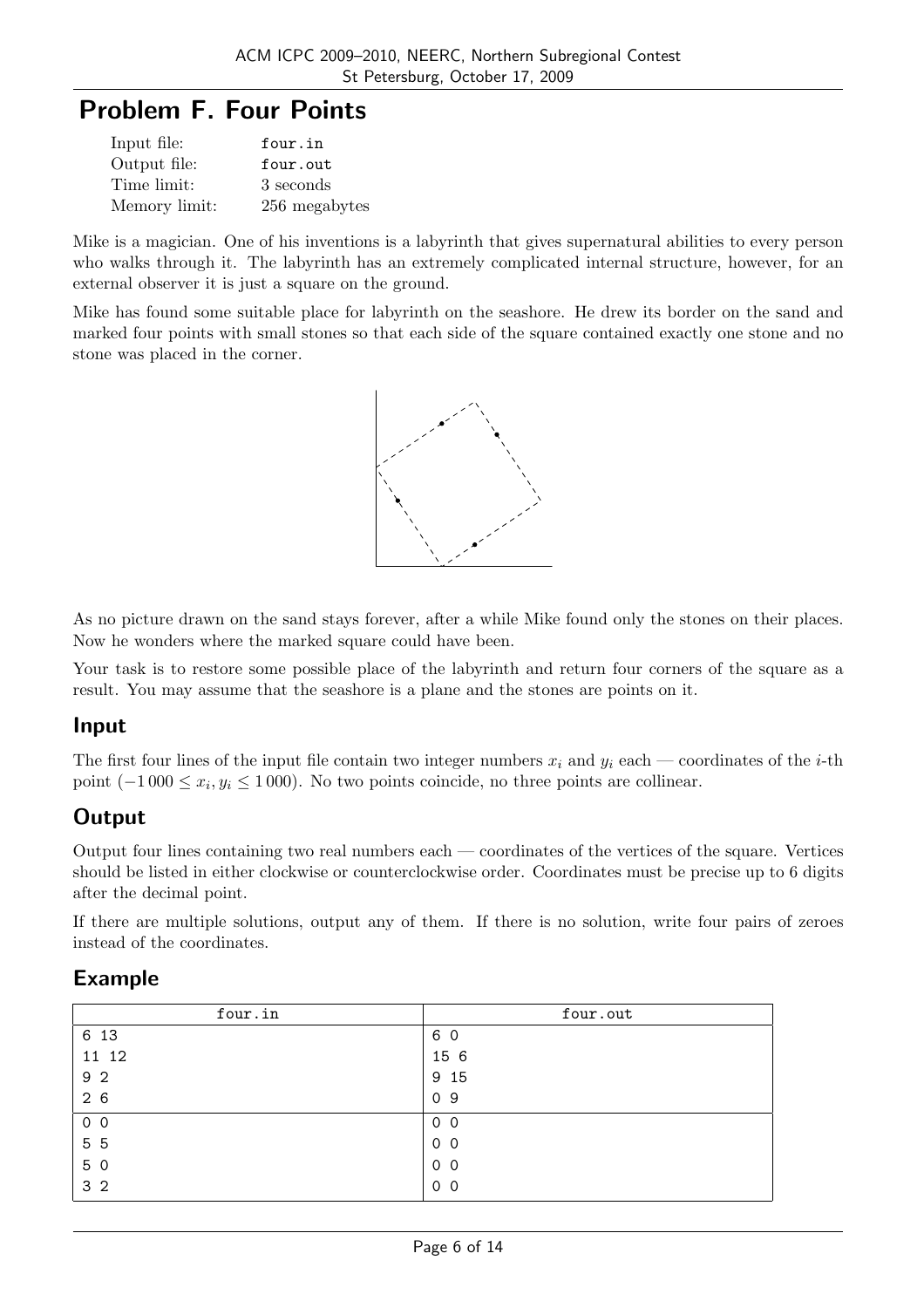# Problem G. Grand Theft Auto Wheel

| Input file:   | gtaw.in       |
|---------------|---------------|
| Output file:  | gtaw.out      |
| Time limit:   | 3 seconds     |
| Memory limit: | 256 megabytes |

Tommy is a wheel thief. His job was formerly as easy as pie: you lift a car, turn off wheel bolts, take the wheel and run away. But now everybody uses "anti-theft" bolts.

Anti-theft bolt is designed in such a way that it cannot be turned off with a usual wrench. Its head is a cylinder with a hole. To turn the anti-theft bolt off you need a right wrench. The wrench has a ring with a lug that exactly matches the shape of the bolt head.



Bolt head and corresponding wrench.

Of course Tommy cannot get wrenches for all possible anti-theft bolts. But sometimes it is possible to turn off the bolt with the wrench that does not match it exactly.

More formally, the wrench can turn off the bolt if and only if two following conditions are satisfied:

- the ring of the wrench can be joined with the cylinder of the bolt head in such a way that the lug of the wrench is inside the hole of the bolt head;
- the wrench cannot make a full turn when the bolt is fixed.

For example:

Situations where the bolt can be turned off with improper wrench.

Due to technical reasons, the shape of both — hole of the bolt head and lug of the wrench, are always a star-shaped polygons with theirs centers in the center of the bolt or wrench. So if it is described in polar coordinate system as a sequence of pairs  $(r_i, \varphi_i)$  then  $\varphi_{i+1} < \varphi_i$  and  $\varphi_{i+1} - \varphi_i < 180^\circ$ .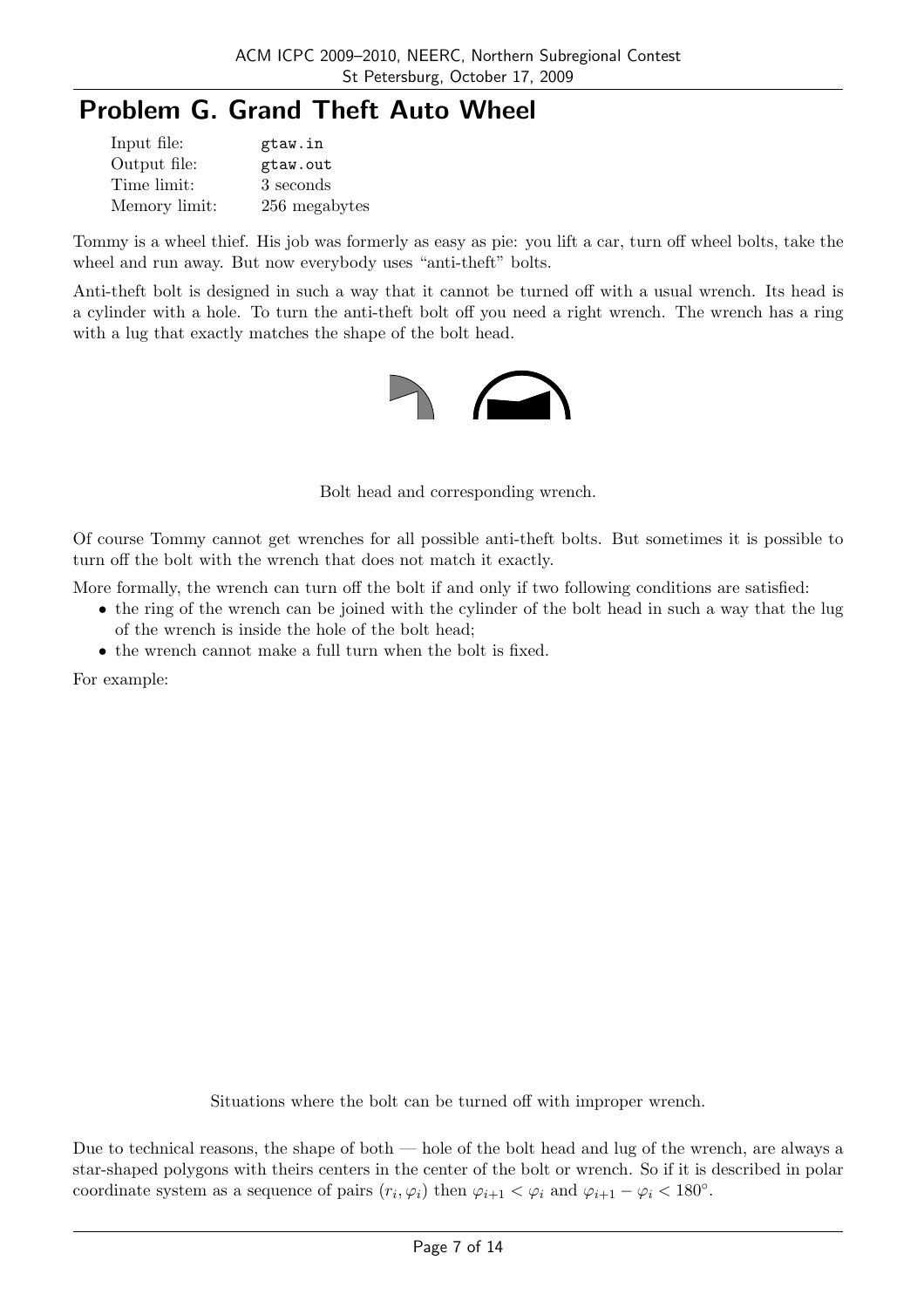Help Tommy do find out if it is possible to turn off the bolt with the wrenches he has.

### Input

The first line of input file contains two integer numbers n and  $r$  — the number of wrenches and the radii of the bolt head and the wrenches' rings  $(1 \le n \le 10, 1 \le R \le 1000)$ .

The following lines describe the bolt head. Description consists of an integer number  $m$  — number of vertices  $(3 \le m \le 100)$  and m pairs of integer numbers  $(r_i, \varphi_i)$   $(1 \le r_i < R; 0^\circ \le \varphi_i < 360^\circ; \varphi_i < \varphi_{i+1};$  $\varphi_{i+1} - \varphi_i < 180^\circ; \ \varphi_m - \varphi_1 > 180^\circ).$ 

The rest lines describe the wrenches in the same format.

## **Output**

The first line of the output file must contain the number of wrenches that can be used to turn off the bolt. The following lines must contain wrench numbers in increasing order.

| gtaw.in                   | gtaw.out         |
|---------------------------|------------------|
| 310                       | $\boldsymbol{2}$ |
| $\,4\,$                   | 1 <sup>3</sup>   |
| 90                        |                  |
| 9 9 0                     |                  |
| 9 180                     |                  |
| 9 270                     |                  |
| $\ensuremath{4}$          |                  |
| 8 45                      |                  |
| 8 1 3 5                   |                  |
| 8 2 2 5                   |                  |
| 8 315                     |                  |
| 4                         |                  |
| 6 45                      |                  |
| 6 135                     |                  |
| 6 225                     |                  |
| 6 315                     |                  |
| $\ensuremath{\mathsf{3}}$ |                  |
| 70                        |                  |
| 7 90                      |                  |
| 6 225                     |                  |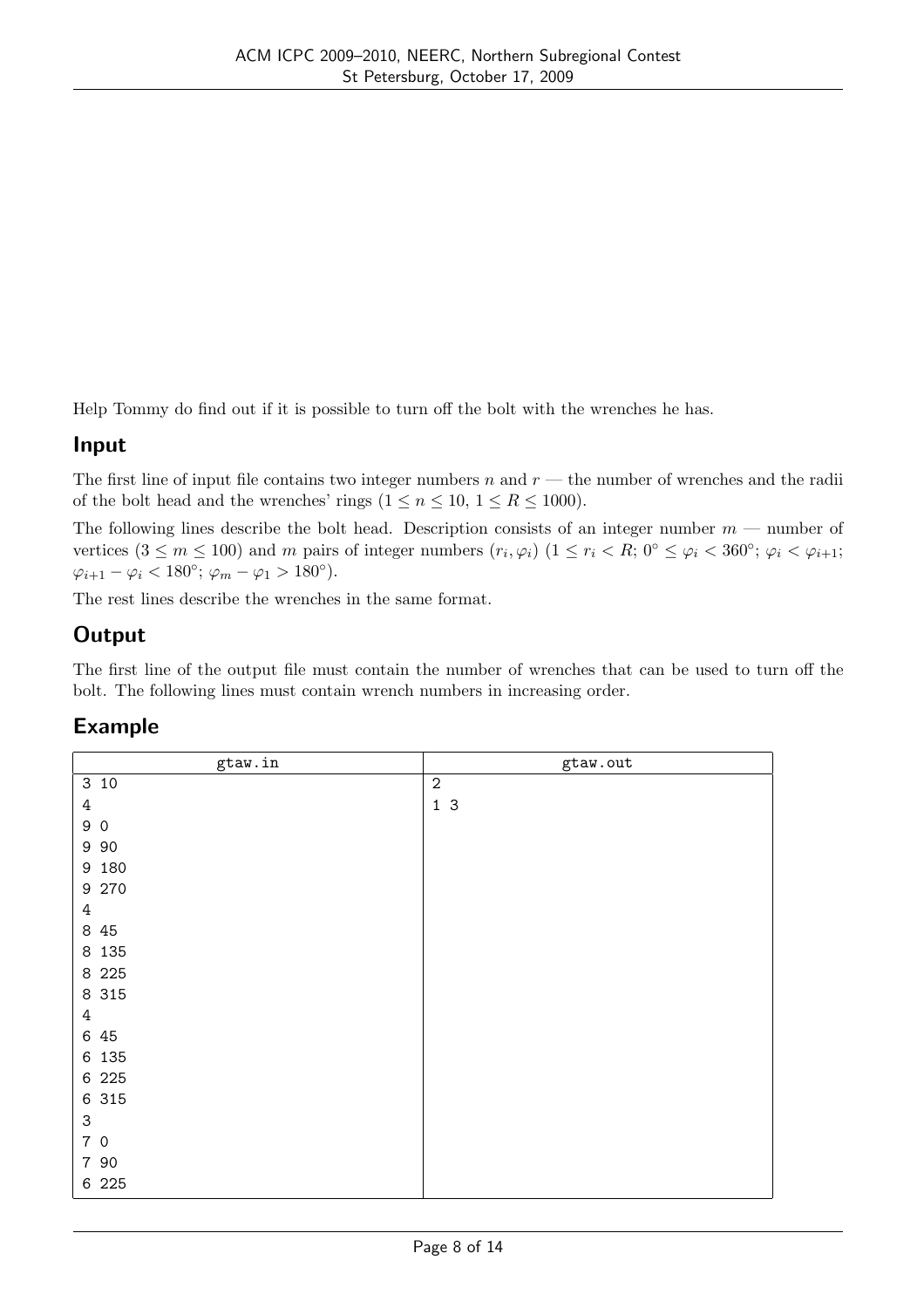## Problem H. Homo or Hetero?

| Input file:   | homo.in       |
|---------------|---------------|
| Output file:  | homo.out      |
| Time limit:   | 3 seconds     |
| Memory limit: | 256 megabytes |

Consider a list of numbers with two operations:

- $\bullet$  insert number adds the specified number to the end of the list.
- $\bullet$  delete number removes the first occurrence of the specified number from the list. If the list does not contain the number specified, no changes are performed.

For example: the result of the insertion of a number 4 to the list  $[1, 2, 1]$  is the list  $[1, 2, 1, 4]$ . If we delete the number 1 from this list, we get the list  $[2, 1, 4]$ , but if we delete the number 3 from the list  $[1, 2, 1, 4]$ , the list stays unchanged.

The list is homogeneous if it contains at least two equal numbers and the list is heterogeneous if it contains at least two different numbers. For example: the list  $[2, 2]$  is homogeneous, the list  $[2, 1, 4]$  is heterogeneous, the list [1, 2, 1, 4] is both, and the empty list is neither homogeneous nor heterogeneous.

Write a program that handles a number of the operations insert and delete on the empty list and determines list's homogeneity and heterogeneity after each operation.

### Input

The first line of the input file contains an integer number  $n-$  the number of operations to handle  $(1 \leq n \leq 100\,000)$ .

Following  $n$  lines contain one operation description each. The operation description consists of a word "insert" or "delete", followed by an integer number  $k$  — the operation argument  $(-10^9 \le k \le 10^9)$ .

## **Output**

For each operation output a line, containing a single word, describing the state of the list after the operation:

- $\bullet$  "both" if the list is both homogeneous and heterogeneous.
- $\bullet$  "homo" if the list is homogeneous, but not heterogeneous.
- $\bullet$  "hetero" if the list is heterogeneous, but not homogeneous.
- $\bullet$  "neither" if the list is neither homogeneous nor heterogeneous.

| homo.in  | homo.out |
|----------|----------|
| 11       | neither  |
| insert 1 | hetero   |
| insert 2 | both     |
| insert 1 | both     |
| insert 4 | hetero   |
| delete 1 | hetero   |
| delete 3 | hetero   |
| delete 2 | neither  |
| delete 1 | homo     |
| insert 4 | neither  |
| delete 4 | neither  |
| delete 4 |          |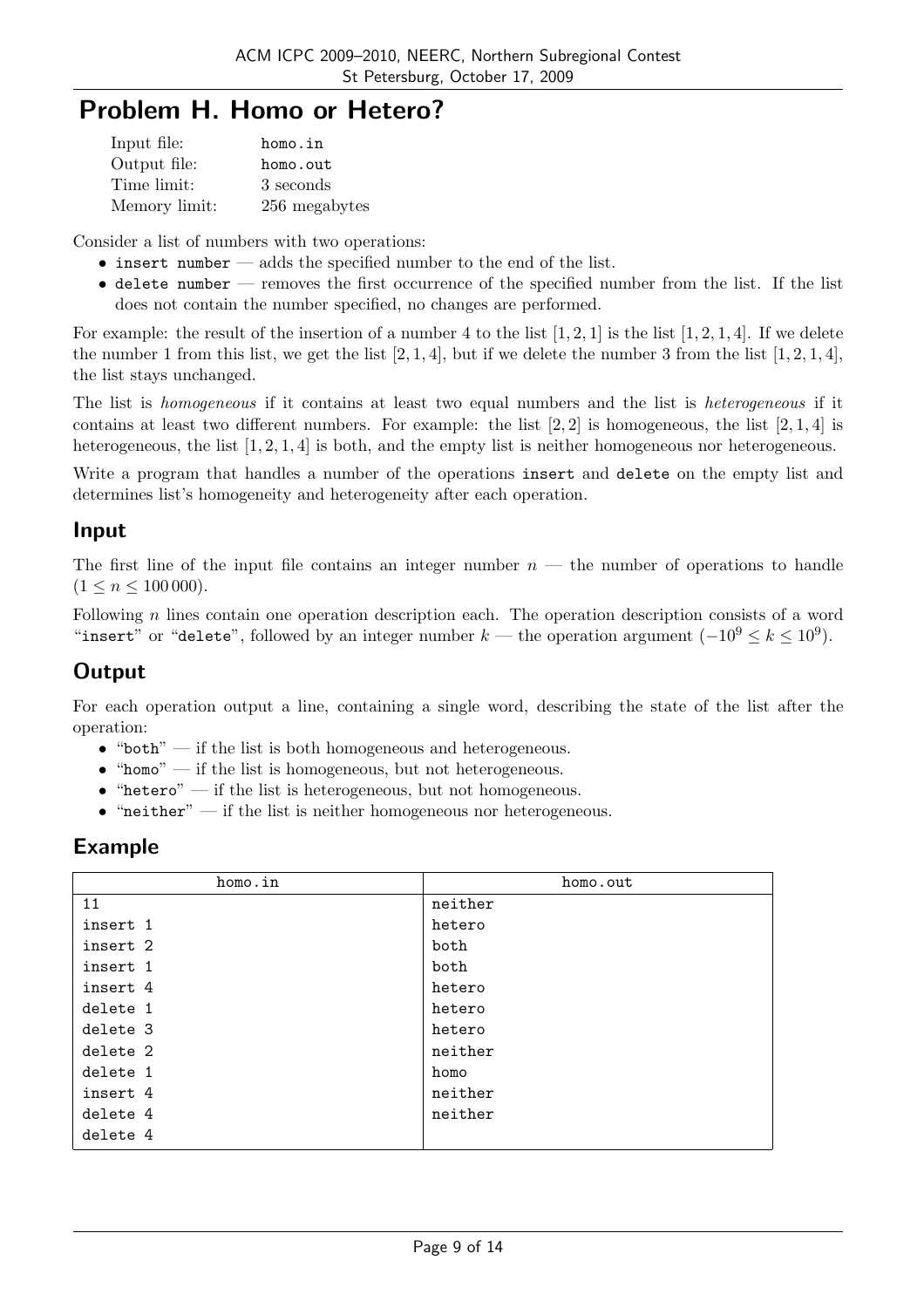## Problem I. Image Recognition

| Input file:   | image.in      |
|---------------|---------------|
| Output file:  | image.out     |
| Time limit:   | 3 seconds     |
| Memory limit: | 256 megabytes |

Irene works for Novel Efforts in Effective Recognition of Characters (NEERC ). Her new project concerns image recognition using robots.

Since the approach is quite innovative, Irene starts with a very simple model first. She fixed d images which are called digits 0 to  $d-1$ . Each image is a  $w \times h$  rectangle filled with white and black unit squares (call them pixels). All images are distinct (that is, each two images differ in at least one pixel).

The robot is placed in the upper left pixel of one of the images. It starts executing a program written in a specific programming language described below. The task of the robot is to recognize which of the d images it was placed onto.

The programming language for the robot consists of the following commands:

- 'U', 'D', 'L', 'R' movement commands. The robot moves one pixel up, down, left, or right respectively. If a movement command moves robot outside the image, the task is failed.
- '('  $\langle \text{subprogram}_w \rangle$ ':'  $\langle \text{subprogram}_b \rangle$ ')' conditional operator. The robot checks the color of the pixel underneath itself. If it is white then  $\langle subprogram_w \rangle$  is executed, otherwise  $\langle subprogram_b \rangle$  is executed.
- $'0', '1', \ldots, '9'$  recognized image commands. The robot must execute one of these commands when it knows which image it was placed onto. After such command, the program terminates.

Each movement command takes one time unit to execute. The execution of conditional operator and image recognized commands is instantaneous.

Irene is interested in the program that always works correctly. That is, if a robot is placed onto the image corresponding to the digit  $i$ , then the execution of the program must end with the command 'i'.

Given the set of images, design a correct program for the robot, such that its execution time in the worst case is minimal.

## Input

The first line contains three integers d, h, and w  $(1 \leq d \leq 10; 1 \leq h, w \leq 10)$  — the number of considered images, the height and the width of each image.

The rest if the input file contains d descriptions of images. Each description consists of h lines of length w. All characters are either 'B' or 'W', representing a black or a white pixel respectively.

Image descriptions are given in the order from 0 to  $d-1$ . Descriptions are separated by an empty line.

## **Output**

Return a correct program for the robot with minimal possible worst-case execution time. If there are multiple possible programs, output any of them.

All whitespace is ignored when parsing a program.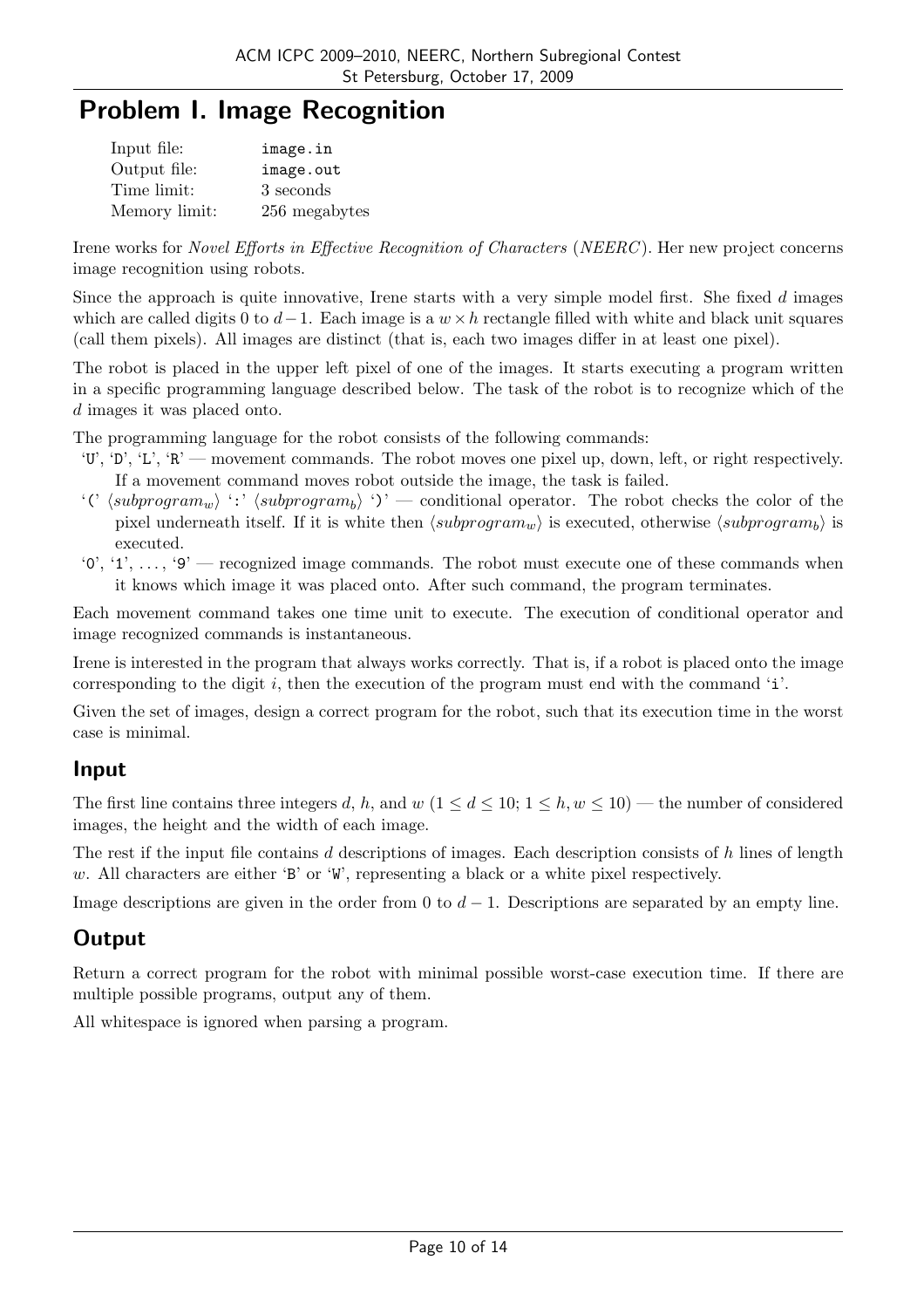| image.in    | image.out   |
|-------------|-------------|
| 3 5 4       | D(1:D(2:0)) |
| <b>WBBW</b> |             |
| <b>BWWB</b> |             |
| <b>BWWB</b> |             |
| <b>BWWB</b> |             |
| WBBW        |             |
|             |             |
| WWBW        |             |
| WBBW        |             |
| <b>BWBW</b> |             |
| WWBW        |             |
| WWBW        |             |
|             |             |
| <b>WBBW</b> |             |
| <b>BWWB</b> |             |
| WWBW        |             |
| WBWW        |             |
| <b>BBBB</b> |             |



The robot has to distinguish between these three images in the example.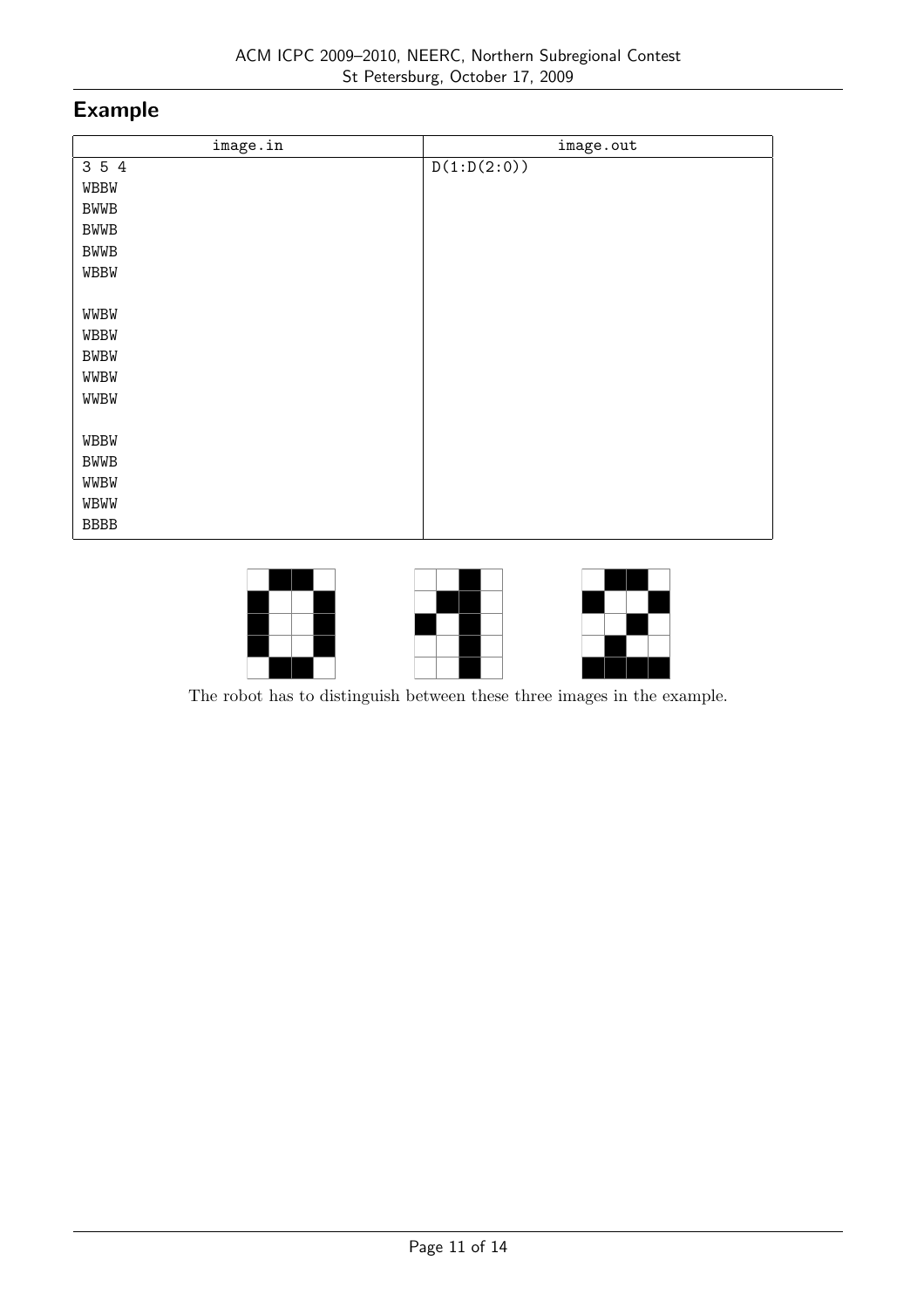# Problem J. Jealous Numbers

| Input file:   | jealous.in    |
|---------------|---------------|
| Output file:  | jealous.out   |
| Time limit:   | 3 seconds     |
| Memory limit: | 256 megabytes |

There is a trouble in Numberland, prime number  $p$  is jealous of another prime number  $q$ . She thinks that there are more integer numbers between  $a$  and  $b$ , inclusively, that are divisible by greater power of q than that of  $p$ . Help  $p$  to get rid of her feelings.

Let  $\alpha(n,x)$  be maximal k such that n is divisible by  $x^k$ . Let us say that a number n is p-dominating over q if  $\alpha(n, p) > \alpha(n, q)$ . Find out for how many numbers between a and b, inclusive are p-dominating over q.

## Input

The first line of the input file contains a, b, p and  $q$   $(1 \le a \le b \le 10^{18}; 2 \le p, q \le 10^9; p \ne q; p$  and q are prime).

## **Output**

Output one number — how many numbers n between a and b, inclusive, are p-dominating over q.

## Example

| iealous.in                 | iealous.out |
|----------------------------|-------------|
|                            | .           |
| 20<br>ر ِ<br>∼<br><b>.</b> |             |

In the given example 3, 9, 15 and 18 are 3-dominating over 2.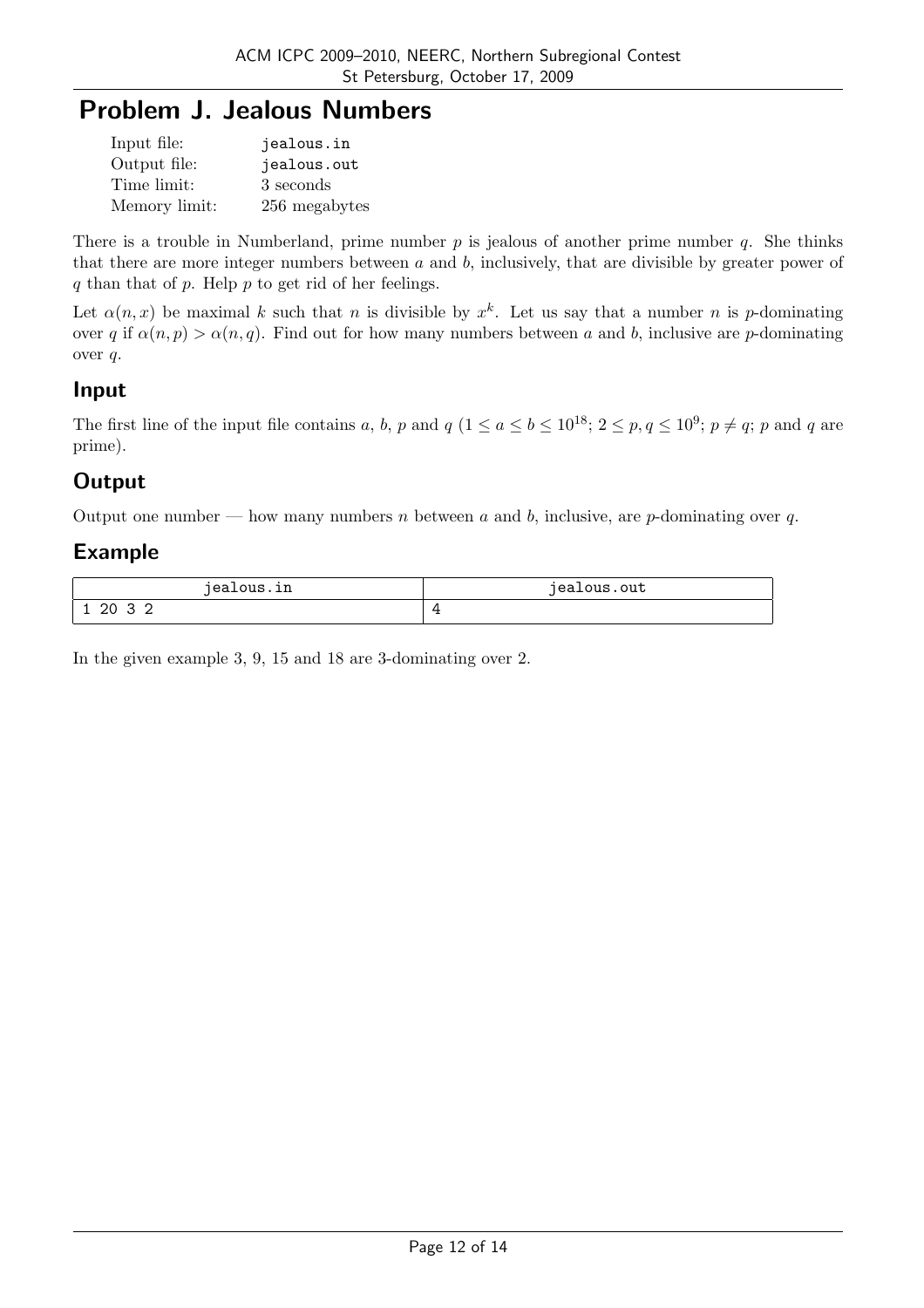# Problem K. Kripke Model

| Input file:   | kripke.in     |
|---------------|---------------|
| Output file:  | kripke.out    |
| Time limit:   | 3 seconds     |
| Memory limit: | 256 megabytes |

Testing and quality assurance are very time-consuming stages of software development process. Different techniques are used to reduce cost and time consumed by these stages. One of such techniques is software verification. *Model checking* is an approach to the software verification based on Kripke models.

A Kripke model is a 5-tuple  $(P, S, S_0, R, L)$ , where P is a finite set of atomic propositions, S is a finite set of model's states,  $S_0 \subset S$  is a set of initial states,  $R \subset S \times S$  is a transition relation, and  $L \subset S \times P$ is a truth relation. In this problem we will not take initial states into account and relation  $R$  will be a reflexive relation, so  $R(s, s)$  will be true for all states  $s \in S$ .

A path  $\pi$  beginning in state s in the Kripke model is an infinite sequence of states  $s_0s_1...$  such that  $s_0 = s$ , and for each  $i \geq 0$  the  $(s_i, s_{i+1}) \in R$ .

Temporal logic and its subset Computational tree logic (CTL) are used to describe propositions qualified in terms of time. Kripke models are often used to check properties, described in CTL.

There are two types of formulae in CTL: *state formulae* and *path formulae*. The values of state and path formulae are evaluated for states and paths correspondingly.

If  $p \in P$  then p is a state formula that holds in state s iff  $(s, p) \in L$ .

If f is a path formula, then  $\mathbf{A}f$  and  $\mathbf{E}f$  are state formulae, where  $\mathbf{A}$  and  $\mathbf{E}$  are path quantifiers:

- Af holds in a state s, iff f holds for each path beginning in the state s;
- Ef holds in state s, iff there exists a path  $\pi$ , beginning in the state s, such that f holds for  $\pi$ .

If f and g are state formulae, then  $Gf$  and  $fUg$  are path formulae, where G and U are temporal operators:

- Gf (Globally) holds for a path  $\pi = s_0 s_1 \dots$  iff for each  $i \geq 0$  the formula f holds in the state  $s_i$ ;
- $fUg$  (Until) holds for a path  $\pi = s_0s_1 \dots$  if there exists  $i \geq 0$  such that f holds for each state in the range  $s_0, s_1, \ldots, s_{i-1}$ , and g holds in state  $s_i$ ;

To verify a property described by a state formula f means to find all states, f holds for. Verification of an arbitrary property is a pretty complex problem. Your problem is much easier — you are to write a program that verifies a property described by a temporal logic formula  $\mathbf{E}(x\mathbf{U}(\mathbf{A}\mathbf{G}y))$ , where x and y are some atomic propositions.

#### Input

The first line of the input file contains three positive integer numbers n, m and  $k$  — number of states, transitions and atomic propositions  $(1 \le n \le 10000; 0 \le m \le 100000; 1 \le k \le 26)$ .

The following n lines describe one state each. The state  $i$   $(1 \leq i \leq n)$  is described by  $c_i$  — a number of atomic propositions which are true for this state and a space-separated list of these atomic propositions  $(0 \leq c_i \leq k)$ . Atomic propositions are denoted by first k small English letters.

Next m lines describe transitions. Each of them contains two integer numbers s and  $t$  ( $1 \leq s, t \leq n$ ;  $s \neq t$ ) — the transition from state s to state t. The verified Kripke model contains implicit loop transitions  $(s, s)$  for each state s (they are not listed in the input file). No transition is listed in the input file twice.

The last line of the input file contains the formula of the property to be verified. This formula always has the form " $E(xU(AGy))$ ", where 'x' and 'y' are some atomic propositions.

## **Output**

The first line of the output file must contain the number of states for which the verified property holds. The following lines must contain the numbers of these states listed in increasing order.